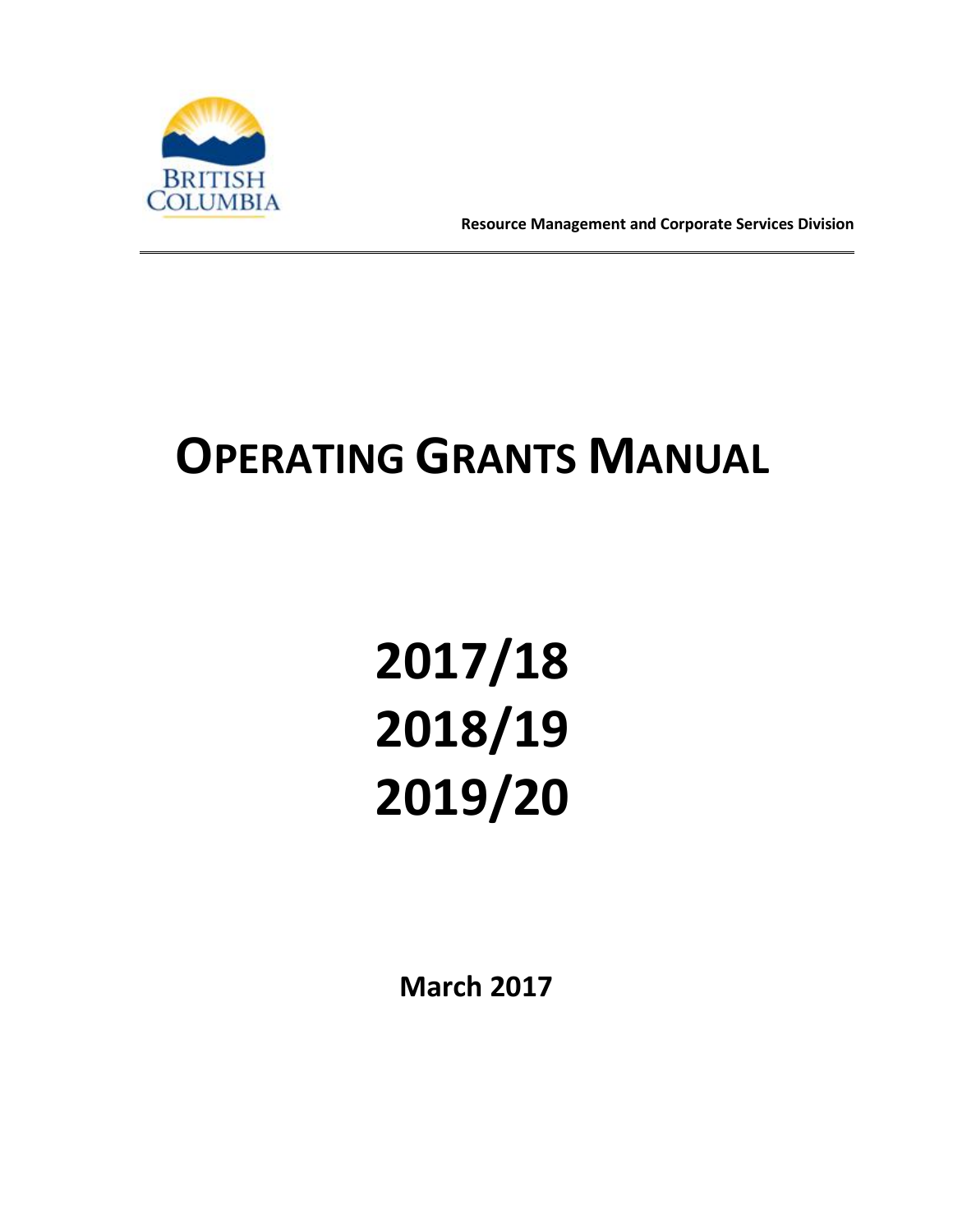

# **OVERVIEW OF PROVINCIAL FUNDING**

The Ministry of Education will be providing a total of \$4.999 billion in operating grants to boards of education in the 2017/18 school year.

| <b>School</b><br>Year | <b>Operating Grants</b><br>(\$ billions) |
|-----------------------|------------------------------------------|
| 2016/17               | \$4.924                                  |
| 2017/18               | \$4.999                                  |
| 2018/19               | \$4.999*                                 |
| 2019/20               | \$4.999*                                 |

The General Operating Grants have been estimated using the Funding Allocation System formulae contained in this manual. The calculations are detailed in the following sections.

Tables showing funding amounts for every district are included in a separate, supplementary document. These tables are updated following each enrolment count that occurs during the school year: September, February and May.

The General Operating Grants do not include special purpose or discretionary grants. Details on these grants will be provided when available.

\*Operating Grants in future years will vary with student enrolment.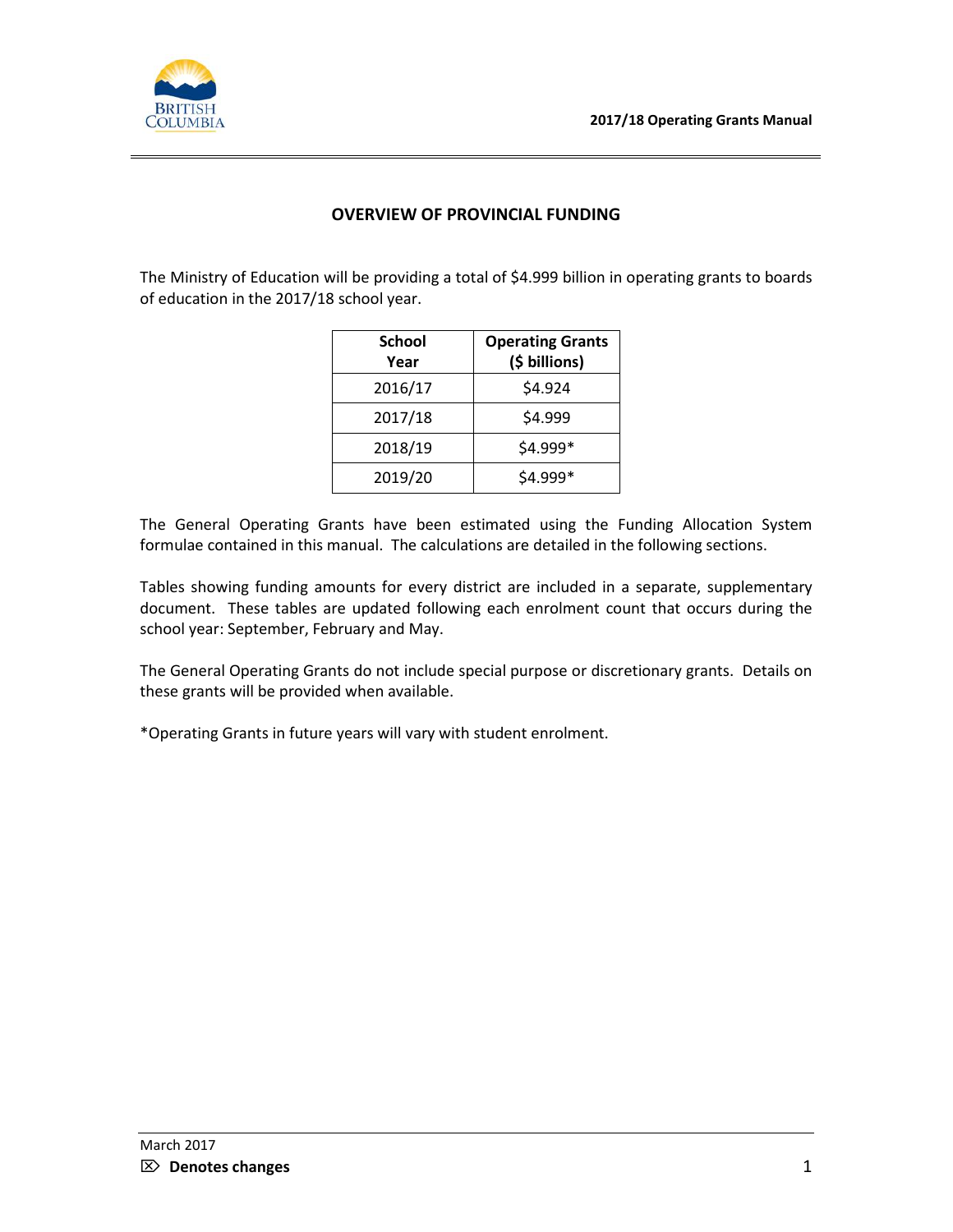

#### **ALLOCATION OF FUNDING TO BOARDS OF EDUCATION**

The Funding Allocation System allocates the General Operating Grants using individual district enrolments and specific factors that apply to each school district.

The General Operating Grants are calculated based on estimated enrolment data provided by school districts. The operating grants will be updated based on actual enrolment and other data collected from school districts throughout the school year:

- **July enrolment count**
	- o Summer Learning
	- o Cross-Enrolled Grade 8 and 9 Students
- **September enrolment count**
	- o Basic Enrolment-Based Funding
		- **Standard Schools enrolment**
		- **•** Continuing Education
		- **•** Distributed Learning
		- **Alternate Schools**
		- **Home Schooling**
	- o Supplement for Enrolment Decline
	- o Supplement for Unique Student Needs
		- **Special Needs**
		- **English Language Learning**
		- Aboriginal Education
		- **Adult Education**
	- o Supplement for Salary Differential
	- o Funding Protection

#### • **February enrolment count**

- o Basic Enrolment-Based Funding
	- **Continuing Education**
	- **•** Distributed Learning
- o Special Needs Enrolment Growth
- o Newcomer Refugees
- **May enrolment count**
	- o Basic Enrolment-Based Funding
		- Continuing Education
		- **•** Distributed Learning

These grants are calculated based on data collected from the previous school year:

- Course challenges
- Supplement for Significant Cumulative Enrolment Decline
- Supplement for Unique Geographic Factors
	- o Small Community Supplement
	- o Low Enrolment Factor
	- o Rural Factor
	- o Climate Factor
	- o Sparseness Factor
	- o Student Location Factor and Supplemental Student Location Factor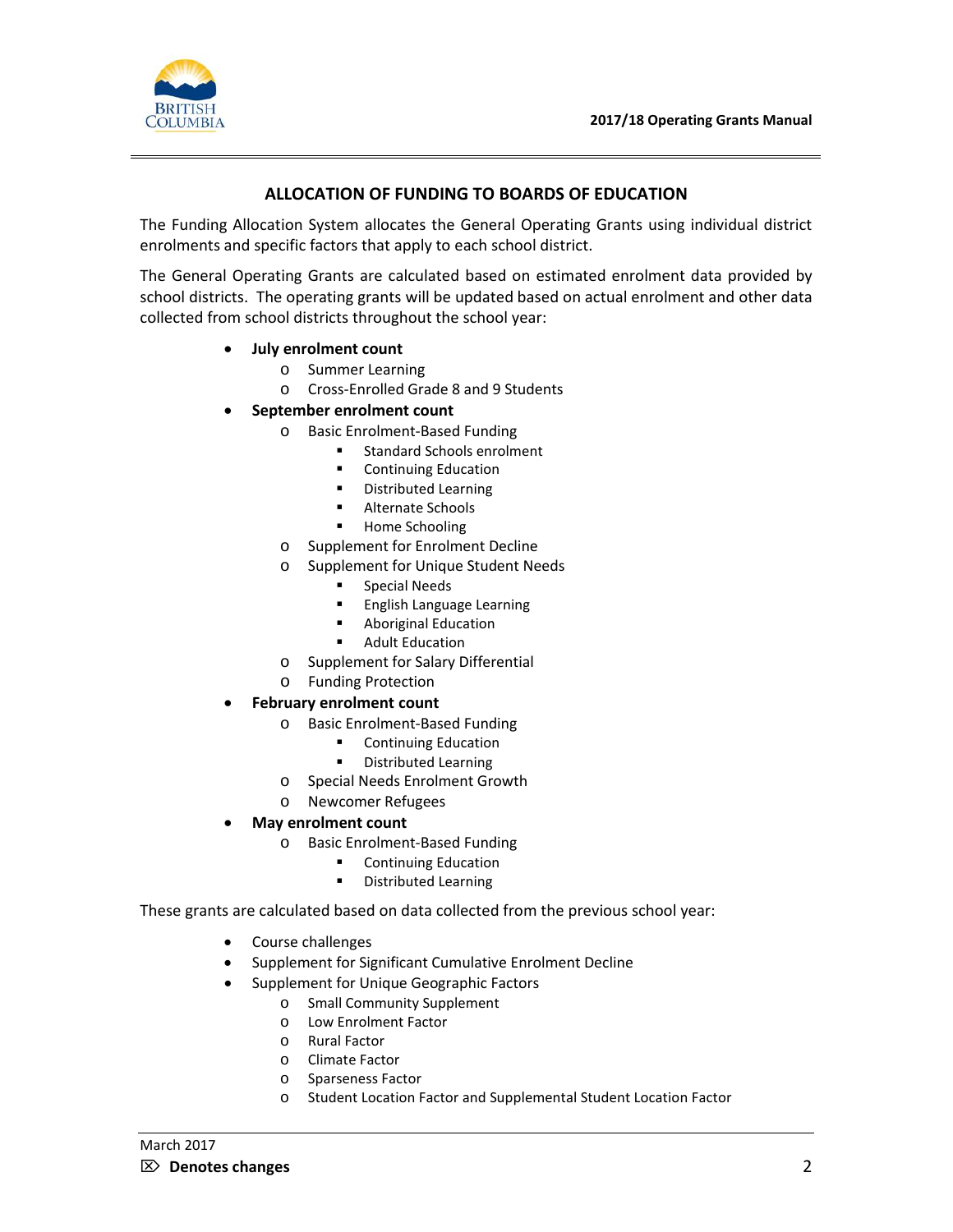

# **FUNDING ALLOCATION SYSTEM TABLES**

| Table 1a | Provincial Overview of Operating Grant Allocations (Full-Year) - 2017/18           |
|----------|------------------------------------------------------------------------------------|
| Table 1b | Provincial Overview of Funded FTE Enrolment (Full-Year) - 2017/18                  |
| Table 2a | Provincial Overview of 2017/18 Operating Grants (September)                        |
| Table 2b | Enrolment-Based Funding (September)                                                |
| Table 3a | <b>Supplement for Enrolment Decline</b>                                            |
| Table 3b | Supplement for Significant Cumulative Enrolment Decline                            |
| Table 4a | Supplement for Unique Student Needs - Special Needs                                |
| Table 4b | Supplement for Unique Student Needs - Other                                        |
| Table 4c | Supplement for Unique Student Needs - Vulnerable Students                          |
| Table 5  | Supplement for Salary Differential                                                 |
| Table 6  | Supplement for Unique Geographic Factors - Summary                                 |
| Table 6a | Supplement for Unique Geographic Factors - Small Community Supplement              |
| Table 6b | Supplement for Unique Geographic Factors - Low Enrolment Factor                    |
| Table 6c | Supplement for Unique Geographic Factors - Rural Factor                            |
| Table 6d | Supplement for Unique Geographic Factors - Climate Factor                          |
| Table 6e | Supplement for Unique Geographic Factors - Sparseness Factor                       |
| Table 6f | Supplement for Unique Geographic Factors - Student Location Factor                 |
| Table 6g | Supplement for Unique Geographic Factors - Supplemental Student Location<br>Factor |
| Table 7  | <b>Funding Protection</b>                                                          |
| Table 8  | Supplement for the Education Plan, 2017/18                                         |
| Table 9a | <b>Summer Learning</b>                                                             |
| Table 9b | Summer Learning Supplemental Funding                                               |
| Table 9c | Cross-Enrolled Grade 8 and 9 Students                                              |
| Table 10 | Enrolment-Based Funding (February)                                                 |
| Table 11 | Special Needs Enrolment Growth (February)                                          |
| Table 12 | Newcomer Refugees (February)                                                       |
| Table 13 | Enrolment-Based Funding (May)                                                      |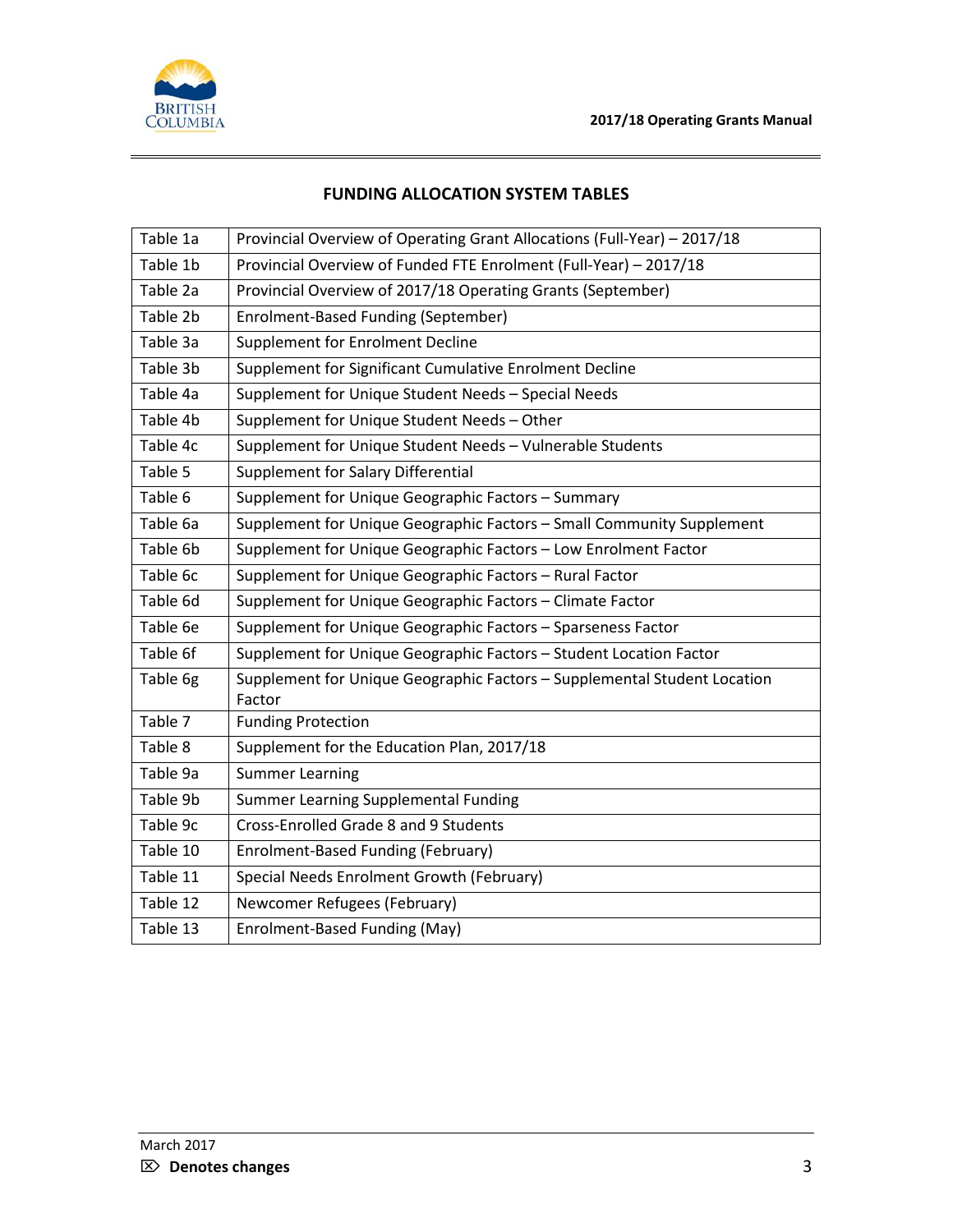



# **TABLE 2b**

#### **ENROLMENT-BASED FUNDING (SEPTEMBER)**

#### **Basic Allocation**

 $\mathbb{Z}$  For each eligible school-age full-time equivalent (FTE) student enrolled in Standard (Regular), Continuing Education and Alternate schools and reported in the September enrolment count, 2017/18 **\$7,301**

 $\mathbb{Z}$  For each eligible school-age full-time equivalent (FTE) student enrolled in Distributed Learning schools and reported in the September enrolment count, 2017/18 \$6,100

#### **Home School Students**

For each registered home school student (headcount) reported in the September enrolment count **\$250**

#### **Course Challenges**

For each eligible course challenge from the previous school year

**1/32 of the Basic Allocation for enrolment in Standard schools**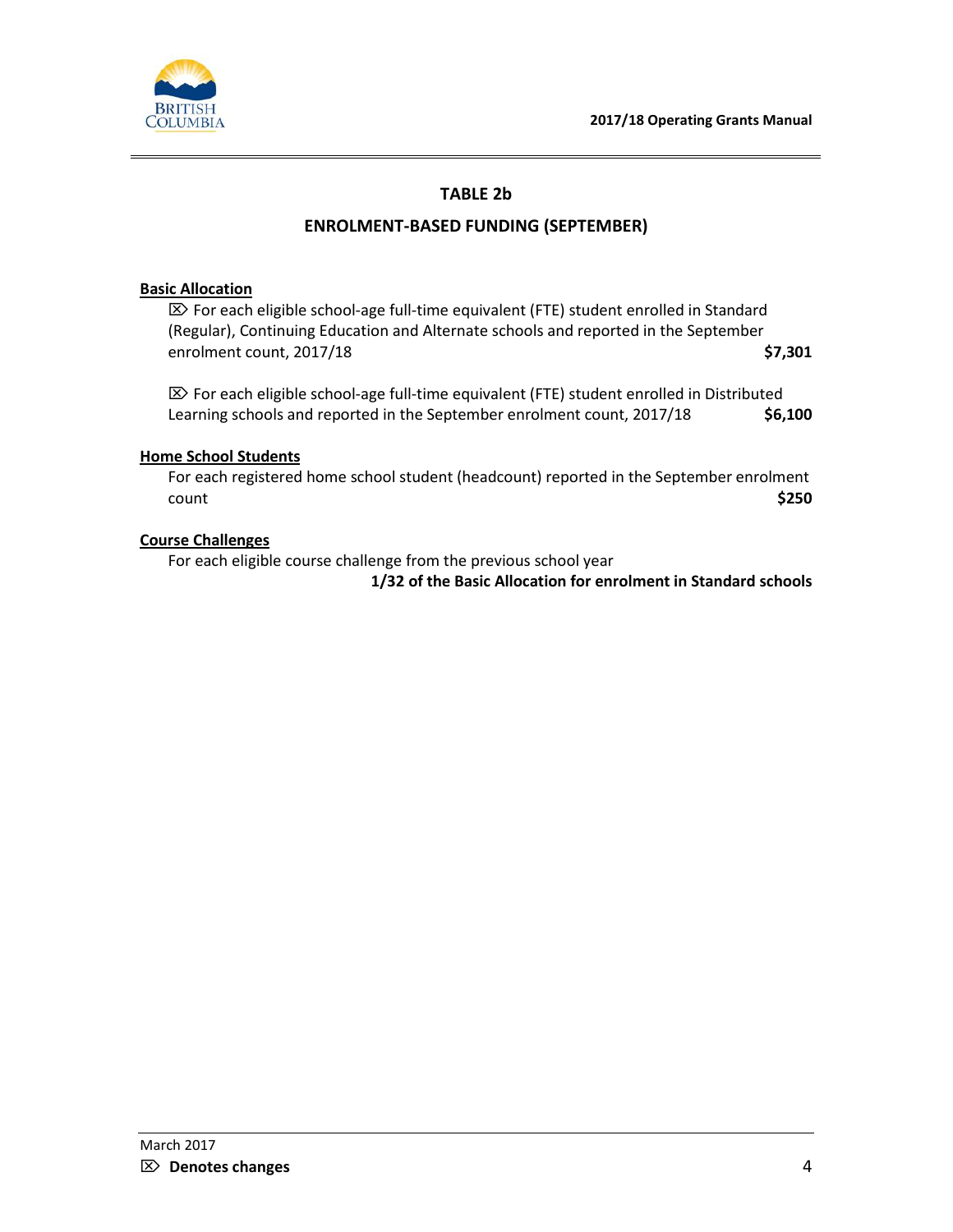

# **TABLE 3a**

# **SUPPLEMENT FOR ENROLMENT DECLINE**

For each school-age FTE student greater than a 1% decline, but less than or equal to a 4% decline from the previous September:

**50% of the Basic Allocation for enrolment in Standard schools** For each school-age FTE student greater than a 4% decline from the previous September: **75% of the Basic Allocation for enrolment in Standard schools**

(**Note**: Decline is the change in enrolment between September 30 enrolment of the current school year and the September 30 enrolment of the previous school year.)

# **TABLE 3b**

# **SUPPLEMENT FOR SIGNIFICANT CUMULATIVE ENROLMENT DECLINE**

For each school-age FTE student greater than a 7% decline between the previous September and the September two years prior to that:

**50% of the Current Year Basic Allocation for enrolment in Standard schools**

(**Note**: For 2017/18, the decline is the change in enrolment between the September 30, 2014 and September 30, 2016 enrolments.)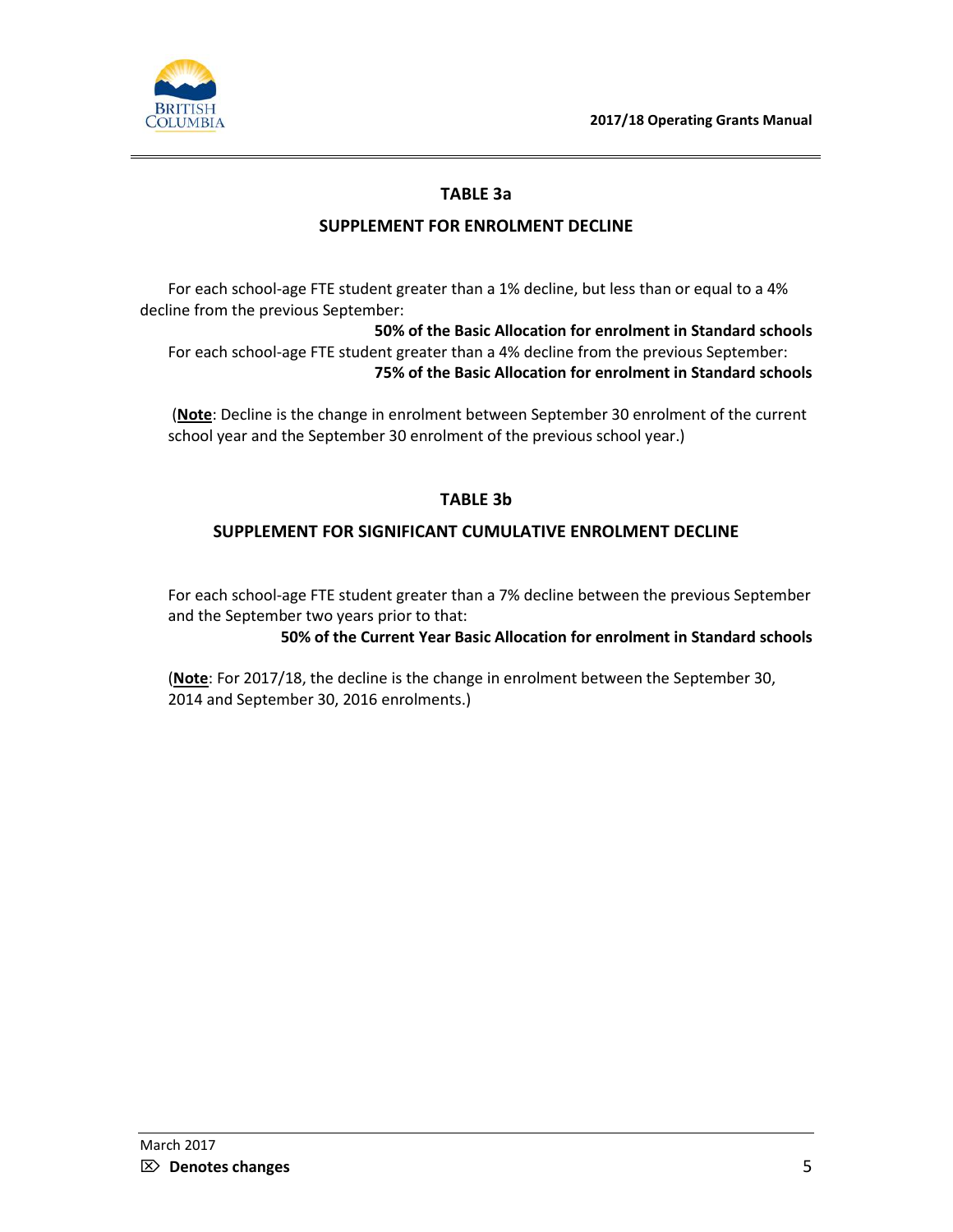

# **TABLES 4a and 4b**

#### **SUPPLEMENT FOR UNIQUE STUDENT NEEDS**

|                                                                                    | 2017/18     |
|------------------------------------------------------------------------------------|-------------|
|                                                                                    | per student |
| <b>TABLE 4a - SPECIAL NEEDS STUDENTS</b>                                           |             |
| $\boxtimes$ For each Level 1 headcount student                                     | \$38,140    |
| (includes students identified as Physically Dependent or Deafblind)                |             |
| $\boxtimes$ For each Level 2 headcount student                                     |             |
| (includes students identified as Moderate to Profound Intellectual Disability,     | \$19,070    |
| Physical Disability or Chronic Health Impairment, Visual Impairment, Deaf or       |             |
| Hard of Hearing, Autism Spectrum Disorder)                                         |             |
| $\boxtimes$ For each Level 3 headcount student                                     |             |
| (includes students identified as Intensive Behaviour Interventions or Serious      | \$9,610     |
| Mental Illness)                                                                    |             |
| <b>TABLE 4b - OTHER UNIQUE STUDENT NEEDS</b>                                       |             |
| $\mathbb{Z}$ For each English/French Language Learning (ELL/FLL) headcount student | \$1,395     |
| $\boxtimes$ For each Aboriginal Education headcount student (Targeted)             | \$1,210     |
| $\boxtimes$ For each non-graduated Adult Education FTE student (September only)    | \$4,618     |

**Note**: The funding amounts above are provided only for September enrolment. Please see Tables 10 and 13 for Adult Education funding for the February and May enrolment counts, Table 11 for mid-year special needs enrolment growth, and Table 12 for ELL/FLL funding for Newcomer Refugee enrolment for the February enrolment count.

**Note**: Adult Education students who have already graduated are funded for eligible courses separately through a discretionary grant.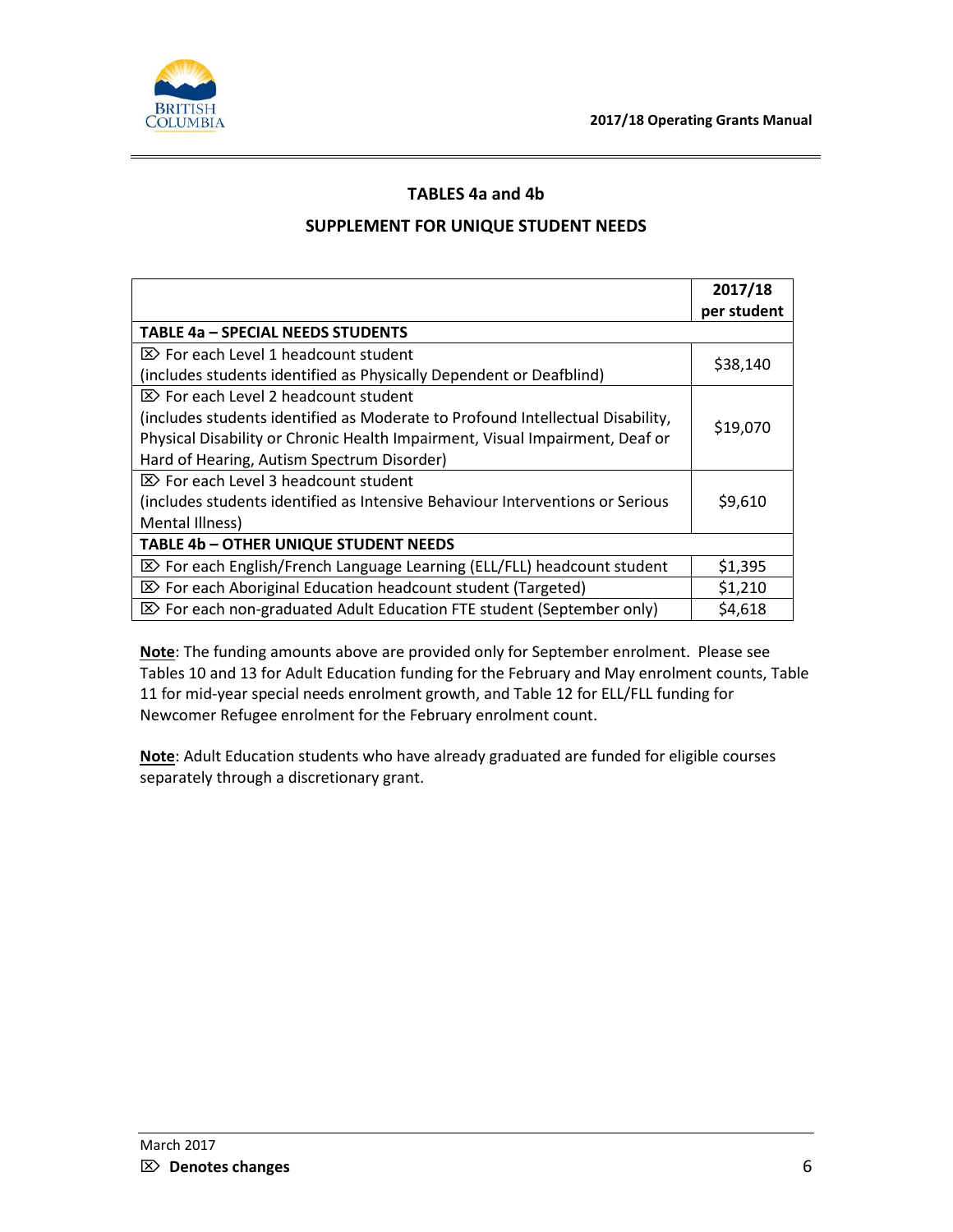

# **TABLE 4c**

# **SUPPLEMENT FOR UNIQUE STUDENT NEEDS – VULNERABLE STUDENTS**

The Supplement for Vulnerable Students provides funding to districts to assist with providing services to vulnerable students in addition to the CommunityLINK special purpose grant.

This supplement is calculated based on the following factors and sub-components:

- Economic conditions (65%)
	- o Income Assistance (40%)
	- o Deep poverty (30%)
	- o Moderate poverty (30%)
- Demographic vulnerability (12.5%)
	- o Aboriginal population (50%)
	- o Single parent (30%)
	- o Recent immigrant (20%)
- Social conditions (12.5%)
	- o Children in care (60%)
	- o Serious crime (20%)
	- o Suicide/homicide (20%)
- Educational attainment (10%)
	- o Adults without high school graduation (100%)

The above formula was calculated and compared to the 2012/13 CommunityLINK allocation. Districts that generated less funding through this formula than their CommunityLINK allocation will have their CommunityLINK funding maintained at their existing amounts. Districts that generate more funding through this formula will receive the Supplement for Vulnerable Students in addition to their CommunityLINK allocation.

This supplement will be provided in the amounts listed on Table 4c for each school year 2017/18, 2018/19 and 2019/20.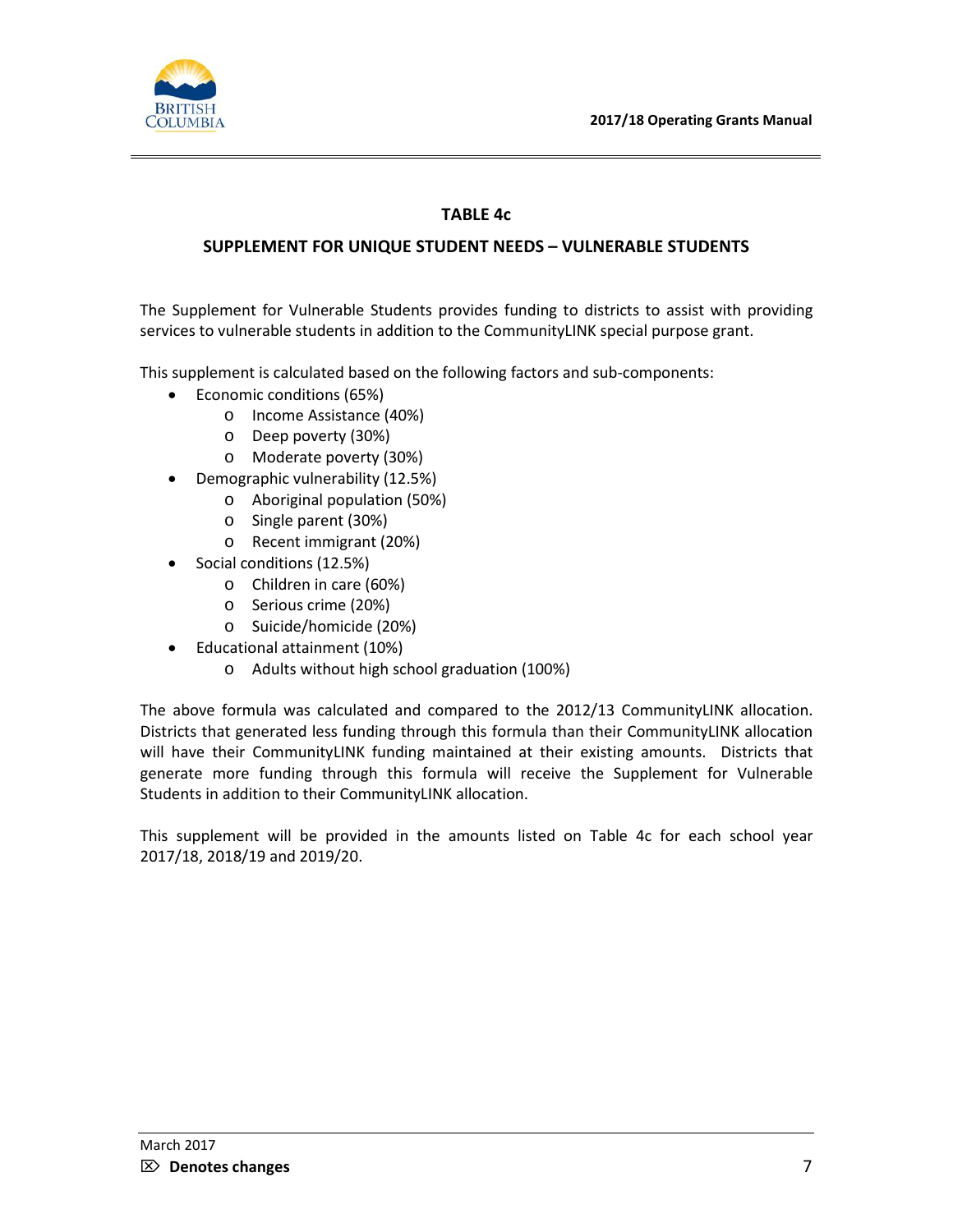

# **SUPPLEMENT FOR SALARY DIFFERENTIAL**

The Supplement for Salary Differential provides additional funding to districts with higher average teacher salaries. The estimated Supplement for 2017/18 is based on average educator salaries as at September 30, 2016. This Supplement will be recalculated in the autumn based on actual educator salaries as at September 30, 2017.

The calculation for the supplement uses the following data and process:

The count for regular teachers includes all those who are classroom teachers, helping teachers, other instructional support, department heads and regular teachers receiving administrative allowances other than department heads. Teachers reported as Distributed Learning Educators, Continuing Education, or Exchange Teachers are included, but teachers reported in Provincial Resource Programs (PRPs), Youth Custody/Residential Attendance Centres, and the Conseil Scolaire Francophone are excluded. Teachers who were reported with no grid category are also excluded, with the exception of Continuing Education teachers reported by SD 39 (Vancouver).

Base salary is added to isolation allowance to arrive at total salary. In addition, as most vice-principals also teach in the classroom, the number of FTE vice-principals is included at the Category 6 maximum teacher salary. The increments, as reported after September 30, 2017, will be included as part of the average educator salary calculation.

Each district's average teacher salary is compared to the provincial average and the variance is shown in the second column. The variance is then multiplied by an estimated number of educators, which is calculated by taking the total district (school-age and adult) enrolment divided by 18, the estimated average student/educator ratio for the province. The estimated number of educators is then multiplied by the salary differential for each district to generate the Provincial Average Salary Differential.

Following this, a per FTE amount is allocated based on total district enrolment (school-age and adult). The Provincial Average Salary Differential and the per FTE allocation comprise the Supplement for Salary Differential.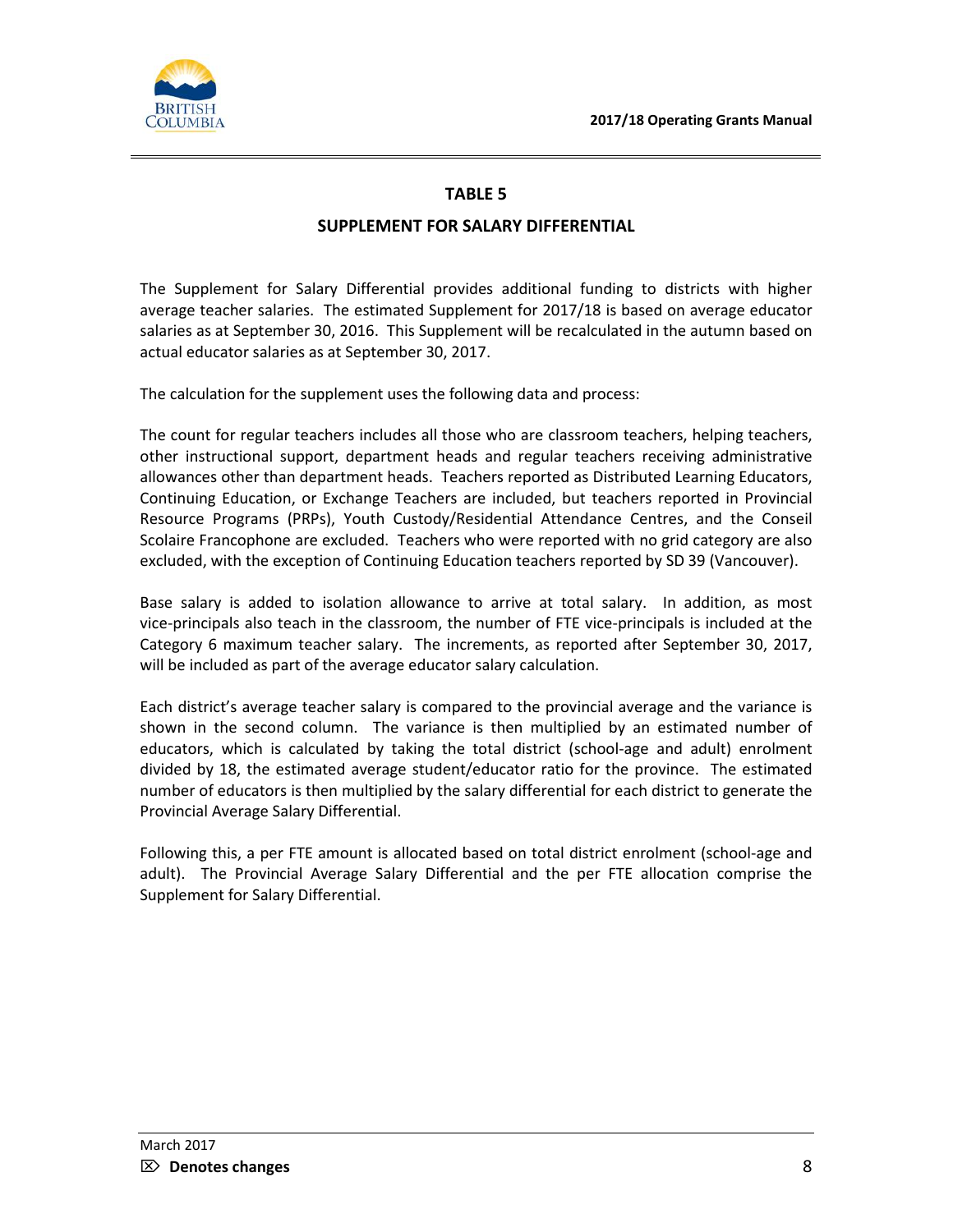

# **TABLE 6a**

# **SUPPLEMENT FOR UNIQUE GEOGRAPHIC FACTORS – SMALL COMMUNITY SUPPLEMENT**

The Small Community Supplement is provided when a student population within a defined area does not exceed 250 elementary students and/or 635 secondary students. This defined area is the number of FTE students in a single school, or the combined total of FTE students of all schools located within 5 kilometres by the shortest road distance for elementary schools and 25 kilometres by the shortest road distance for secondary schools. Only standard (regular) schools are eligible for this supplement.

The Small Community Supplement is based on the previous year's enrolment. For 2017/18, the Supplement is determined using funded FTE enrolment as at September 30, 2016.

The Supplement is calculated for each "community" by placing the number of FTEs into the applicable formula that appears below for each of the three categories. The totals for each community are then aggregated to provide a total district funding amount for the Small Community Supplement.

#### **1. Elementary Small Community Funding**

Eligibility: Communities with 250 or fewer elementary school-age FTE students and that do not qualify for 1a. below.

- $\boxtimes$  For each community with 8 or fewer elementary FTEs: \$78,250
- $\boxtimes$  For each community with 9 to 110 elementary FTEs: \$164,360
- $\mathbb{Z}$  For each community with 110 to 250 elementary FTEs:  $$164,360 - ($1,160 x (FTE - 110))$

#### **1a. Elementary Small Community Funding – Small Remote Schools**

Eligibility: Communities with 75 or fewer elementary school-age FTE students **AND** at least one of the following:

- The school is located at least 40 kilometres by road from the next nearest elementary school
- The school is located at least 5 kilometres from the next nearest elementary school, which can only be accessed by gravel road, logging road or by water
- $\boxtimes$  For each community with 15 or fewer elementary FTEs: \$166,800
- $\boxtimes$  For each community with 16 to 75 elementary FTEs: \$187,600

**Note**: a community can only be eligible for one of 1. or 1a. above.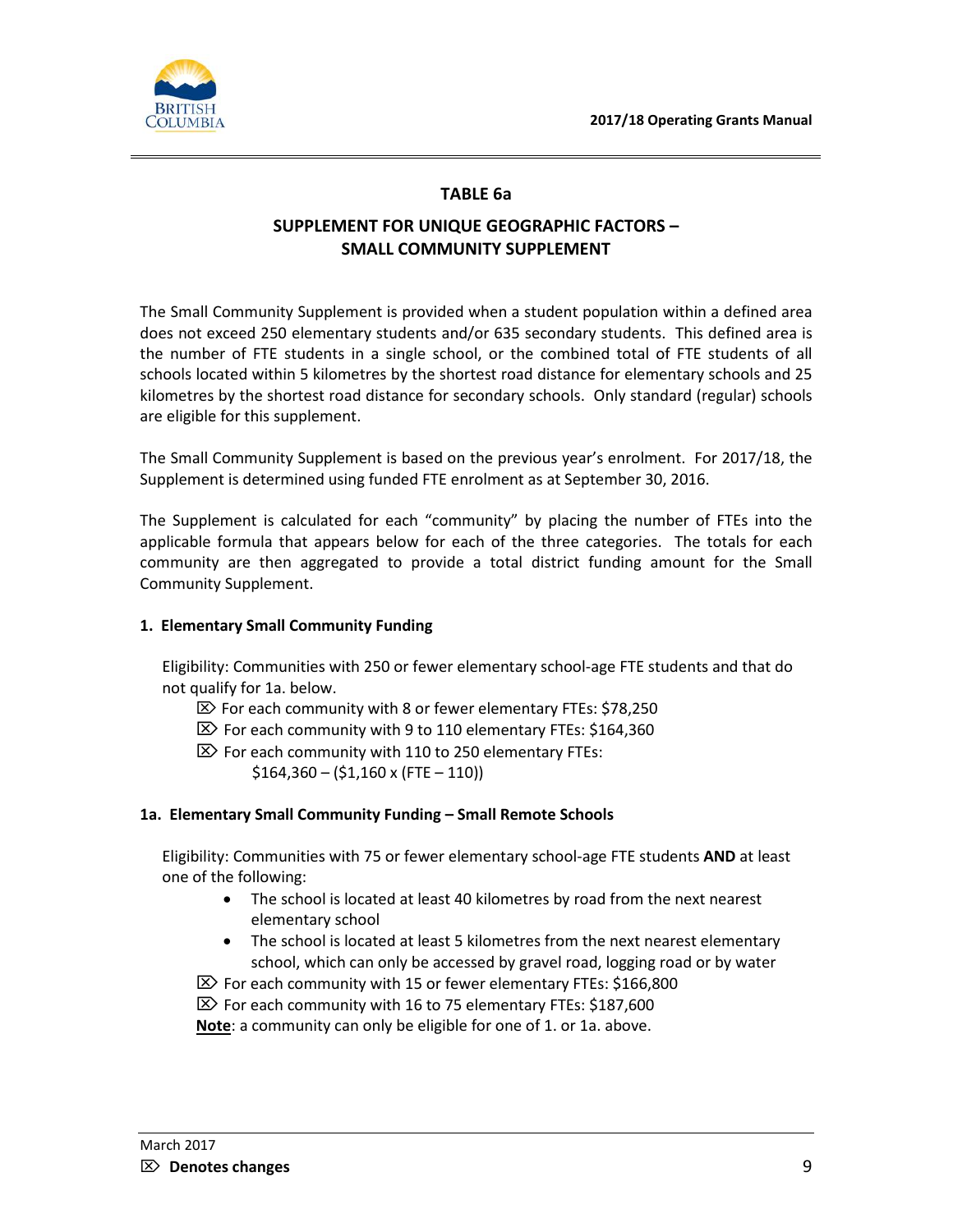

#### **2. Secondary Small Community Funding**

Eligibility: Communities with 635 or fewer secondary school-age FTE students

- $\boxtimes$  For each community with 100 or fewer secondary FTEs: FTEs x \$4,734.75
- $\boxtimes$  For each community with 100 to 635 secondary FTEs: \$473,475 (\$885 x (FTEs 100))

#### **3. Grade 11 and 12 Small Community Funding**

Eligibility: Communities eligible for the Secondary Small Community Funding, and with school-age enrolments in Grades 11 and/or 12:

- $\boxtimes$  For each community with 15 or fewer Grade 11 & 12 FTEs: \$12,720 per FTE
- $\mathbb{Z}$  For each community with more than 15 and less than 215 Grade 11 & 12 FTEs:  $$190,800 - (($ FTE - 15) x \$954)

# **TABLE 6b**

# **SUPPLEMENT FOR UNIQUE GEOGRAPHIC FACTORS – LOW ENROLMENT FACTOR**

The Low Enrolment Factor is based on the previous year's enrolment. For 2017/18, the Low Enrolment Factor is determined using enrolment as at September 30, 2016.

 $\boxtimes$  Eligibility: 2,500 or fewer District school-age FTEs: \$1,385,000

 $\boxtimes$  Eligibility: Greater than 2,500, but fewer than 15,000 District school-age FTE:  $$1,385,000 - ($110.80 x (FTE - 2,500))$ 

Districts where school-age enrolment exceeds 15,000 FTE are not eligible for this supplement.

# **TABLE 6c**

#### **SUPPLEMENT FOR UNIQUE GEOGRAPHIC FACTORS – RURAL FACTOR**

The Rural Factor is calculated using:

- Population of city in which the Board office is located
- Distances from Board office to Vancouver and the nearest regional centre\*

(5 – Population Scale) x 100 + km to Vancouver + km to Regional Ctr = Rural Index (%) **100**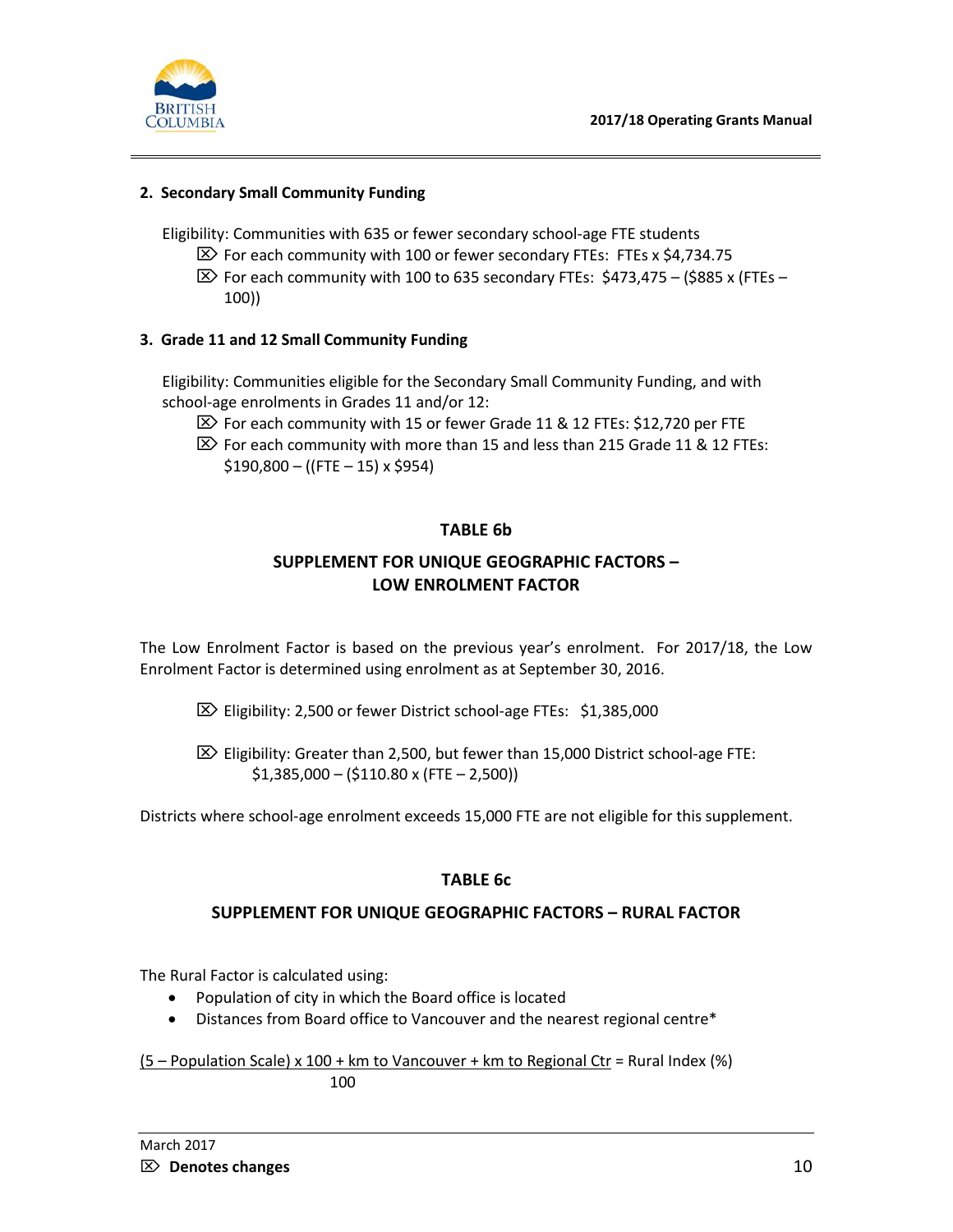

To be eligible for this supplement, the city in which the Board office is located must be located at least 100 kilometres from Vancouver by road.

For each school district, the Rural Index is multiplied by the previous September's Basic Allocation funding. The Rural Factor is weighted at 20%.

Regional Centres are defined as population centres with a minimum population base of 70,000, according to Statistics Canada, 2006 Census.

\*Additional weighting is applied to distances to Vancouver and to the nearest regional centre where there is a water separation that requires ferry travel.

# **TABLE 6d**

#### **SUPPLEMENT FOR UNIQUE GEOGRAPHIC FACTORS – CLIMATE FACTOR**

#### **Degree Days of Cooling**

The number of Degree Days of Cooling is taken from Environment Canada's "Canadian Climate Normals, 1981-2010", and represents the number of degrees that the mean temperature for a given day is **above** 18 degrees Celsius. These Days are averaged by month and year using the 30-year average. Days of Cooling are used to estimate the additional cooling requirements of buildings as a part of the Climate Factor funding.

#### **Degree Days of Heating**

The number of Degree Days of Heating is also taken from Environment Canada's "Canadian Climate Normals, 1981-2010", and represents the number of degrees that the mean temperature for a given day is **below** 18 degrees Celsius. These Days are averaged by month and year using the 30-year average. Days of Heating are used to estimate the additional heating requirements of buildings as a part of the Climate Factor funding.

The Degree Days of Cooling and the Degree Days of Heating for each district have been added together to reach the **Total Climate Degree Days**. Total Climate Degree Days have been indexed to the provincial minimum of 2,748.3 Climate Days (SD 46 – Sunshine Coast). The Climate Index, therefore, represents the additional heating and cooling days above the provincial minimum (Total Climate Days – Provincial Minimum).

For each district, the Climate Index is multiplied by their previous year's Basic Allocation funding. Climate Factor funding is weighted at 5%.

The Climate Factor is calculated as follows:

Total Climate Days – provincial minimum x previous year's Basic Allocation x 5% 10,000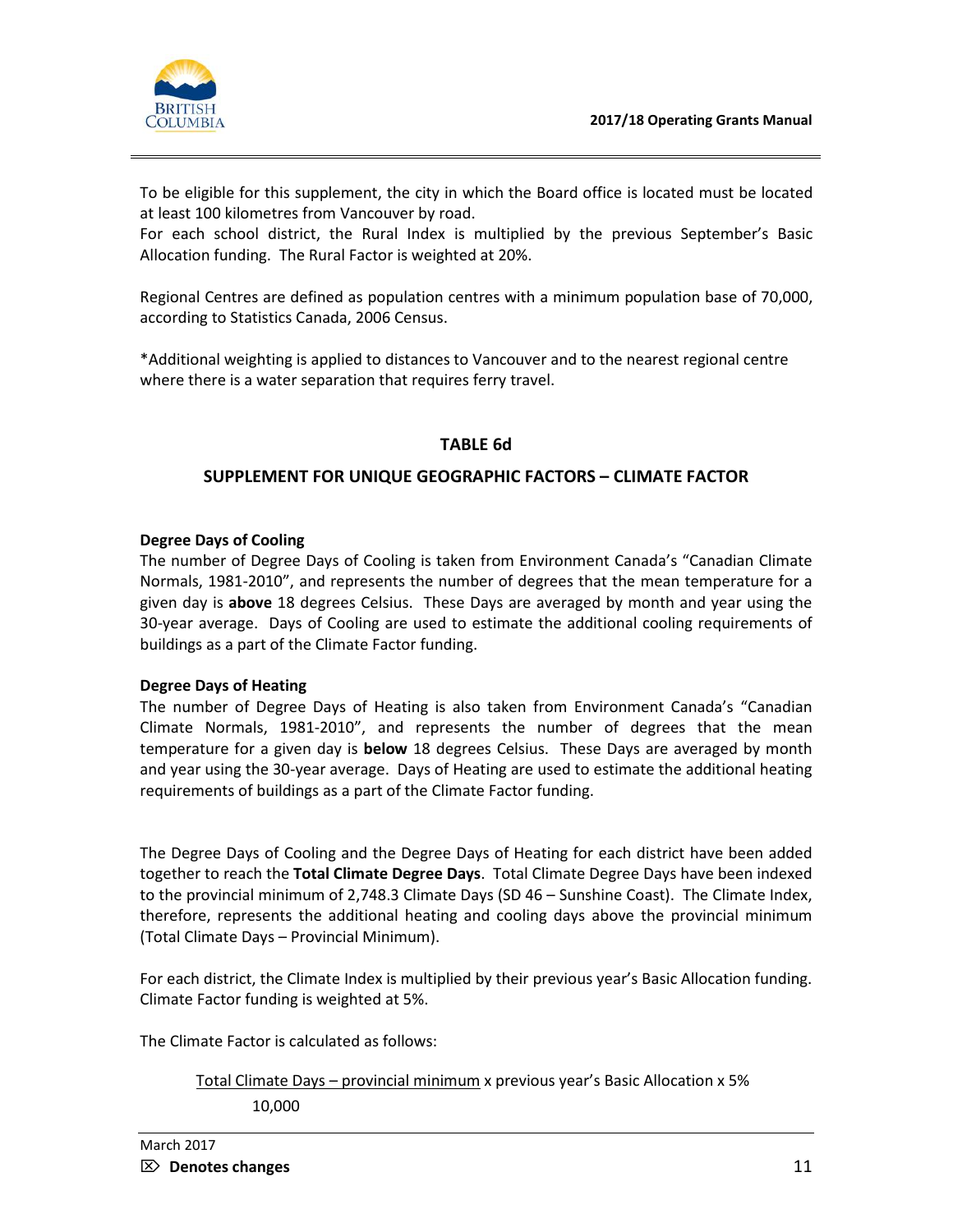

# **TABLE 6e**

#### **SUPPLEMENT FOR UNIQUE GEOGRAPHIC FACTORS – SPARSENESS FACTOR**

The Sparseness Index addresses the fact that certain districts have a greater financial burden than others resulting from the separation of schools from the board office. Additional costs arise from increased travel.

Columns 1 to 3 show the total paved, gravel and water distance in kilometres which separate dispersed schools from their board office. A school is eligible for inclusion in the Sparseness Index calculation if that school is more than 40 kilometres from its board office or if it is separated by water. 40 kilometres is known as the "threshold distance".

The Sparseness Index is calculated as follows:

- 1. Column 5 is the Total Weighted Distance of dispersed schools from their board office. It is calculated as the sum of paved road distance, gravel road distance weighted by 1.5, and water distance weighted by 7.5. To reflect waiting times for ferries, 150 kilometres is added to the Total Weighted Distance for each dispersed school separated by water (Column 4). An additional \$200,000 is provided for each dispersed school separated by water where the distance exceeds 50 kilometres (Column 12).
- 2. Column 6 indicates the Average Distance of dispersed schools from their board office. It is arrived at by dividing Total Weighted Distance (Column 5) by the number of dispersed schools (Column 11).
- 3. Column 7 is the Average Distance to Threshold Ratio. It is arrived at by dividing Column 6 from the board office by the threshold distance (40 km).
- 4. Column 10 is the Dispersed FTE Enrolment (Column 9) as a percentage of total FTE Enrolment (Column 8). Enrolment is all funded school-age FTE as of September 30 of the previous year, excluding Distributed Learning students.
- 5. The Sparseness Index is derived as follows:
	- [Average Distance-to-Threshold Ratio (Column 7)]
	- X [Sparse Enrolment Percentage (Column 10)]
	- X [Number of Eligible Schools (Column 11) plus Board (taken as 5)]

The product of these factors is then divided by 100 to convert to the percentage known as the Sparseness Index.

For each district, the Sparseness Index is multiplied by their previous year's Basic Allocation funding. Sparseness Factor funding is weighted at 12%.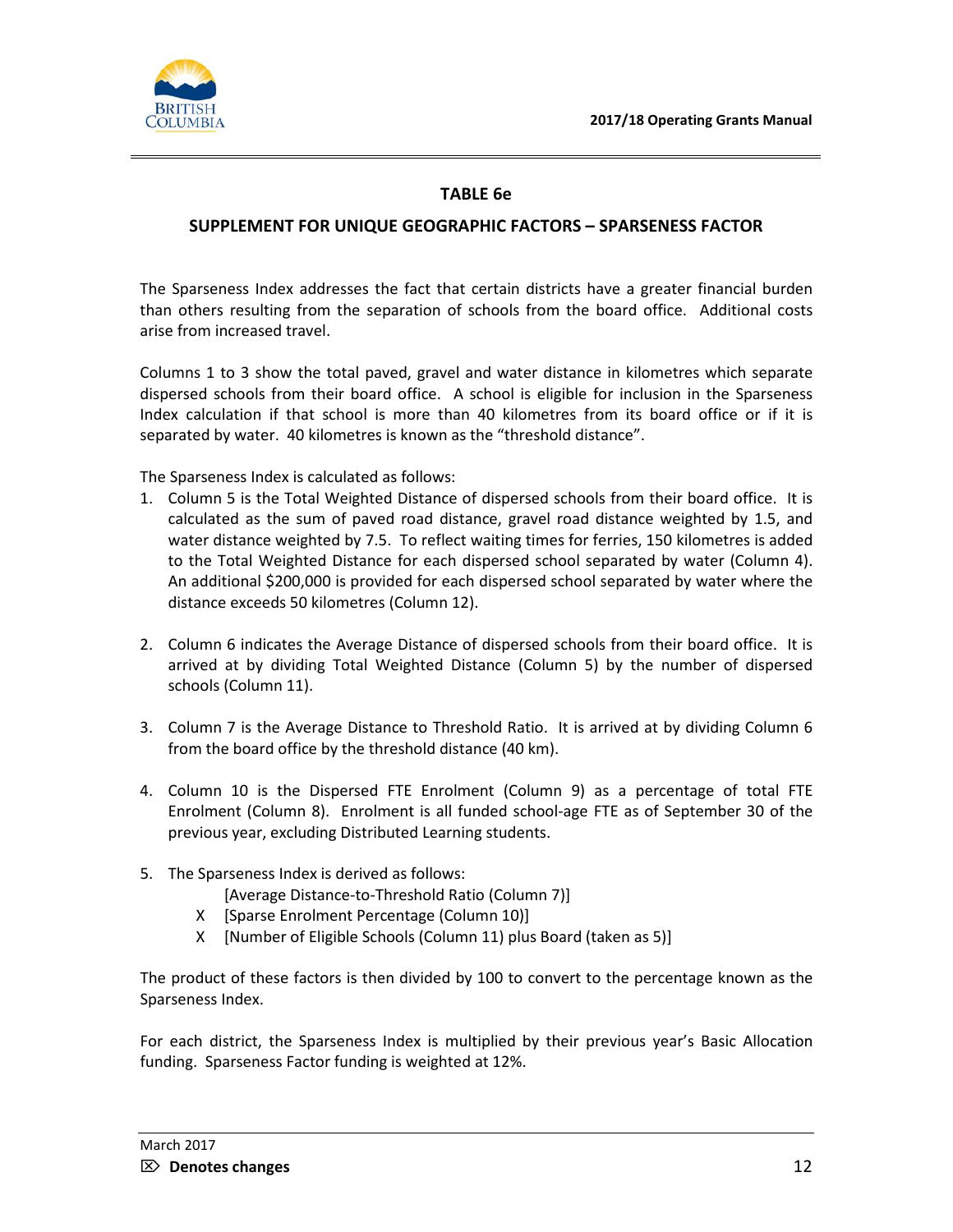

# **TABLE 6f**

# **SUPPLEMENT FOR UNIQUE GEOGRAPHIC FACTORS – STUDENT LOCATION FACTOR**

The Student Location Factor provides funding to districts based on standard school enrolment and the school-age population density of communities within that district.

The Student Location Factor is calculated as follows:

- 1. The community clusters as determined in the Small Community Supplement calculation are used
- 2. The school-age population density according to the 2011 Census, Statistics Canada is identified for each community cluster
- 3. The number of school-age FTE enrolled in standard schools from the previous school year is weighted according to the cluster's school-age population density:

|                           | School-Age | Regional            |              |                 |            |
|---------------------------|------------|---------------------|--------------|-----------------|------------|
| <b>Population Density</b> |            | Centre or a         | Eligible for |                 |            |
|                           |            | District not        | Small        |                 |            |
| Greater                   |            | eligible for        | Community    |                 |            |
| or Equal                  | Less       | <b>Rural Factor</b> | Supplement   | Neither         | Both $(1)$ |
| to                        | Than       | (1)                 | (2)          | $(1)$ nor $(2)$ | and $(2)$  |
| 0                         | 18         | 1.5                 | 4            | 4               | 4          |
| 18                        | 50         | 0.5                 | 1            | 1               |            |
| 50                        | 85         | 0.25                | 1            | 0.5             | 0.5        |
| 85                        | 200        | 0.05                | 1            | 0.1             | 0.1        |
| 200                       | 1,000      | 0.02                | 0.5          | 0.04            | 0.04       |

- 4. Exceptions to the above table are applied:
	- a. Where elementary enrolment for a community cluster exceeds the elementary-age population for that community according to the 2011 Census and the community is not a Regional Centre or the district is not eligible for the Rural Factor, the weighting is doubled. This exception does not apply to school districts that are not eligible for the Rural Factor.
	- b. For communities where there is no secondary enrolment, the nearest community with secondary enrolment has been identified, along with all other neighbouring communities without secondary enrolment. In such cases, the weighting for the community with secondary enrolment is modified by the proportional weightings of the non-secondary clusters based on enrolment.
- 5.  $\boxtimes$  For every weighted elementary FTE, \$258.75 is provided and for every weighted secondary FTE, \$345.00 is provided.
- 6. A district base amount of \$50,000 is provided to every district with fewer than 500 FTE enrolled in standard schools during the previous school year.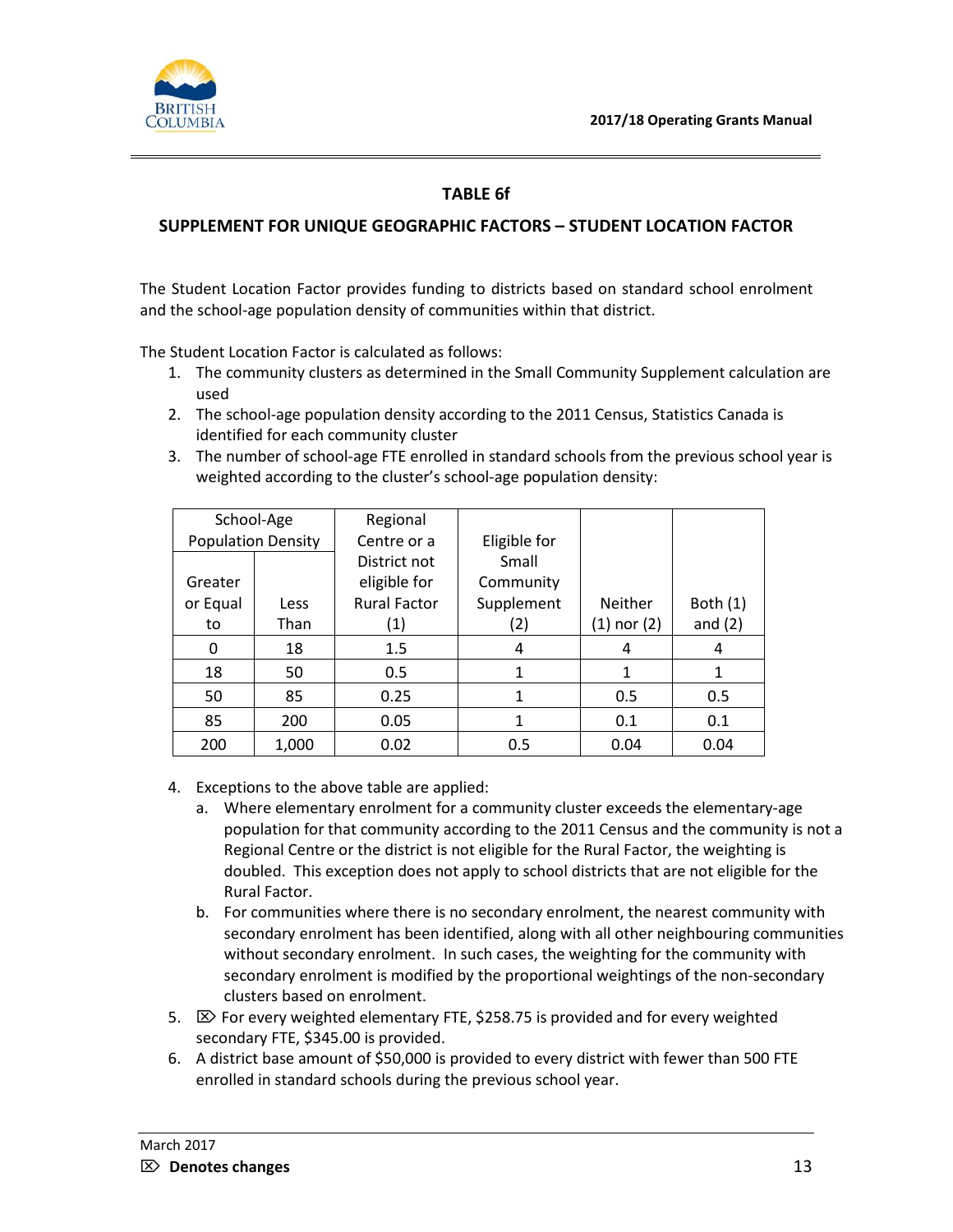

# **TABLE 6g**

# **SUPPLEMENT FOR UNIQUE GEOGRAPHIC FACTORS – SUPPLEMENTAL STUDENT LOCATION FACTOR**

As a supplement to the Student Location Factor, this factor provides \$5,000 for every eligible Level 1 special needs student and \$1,000 for every eligible Level 2 special needs student. Enrolments are as at September of the previous school year.

# **TABLE 7**

# **FUNDING PROTECTION**

Funding Protection is an additional amount provided to eligible school districts to ensure that districts are protected against any funding decline larger than 1.5% when compared to the previous autumn.

Funding Protection is determined by comparing the total recalculated operating grants from the autumn of the previous school year to total autumn operating grants for the current year. For districts where declines exceed 1.5%, Funding Protection will provide additional funding in an amount that ensures the year-to-year decline is no greater than 1.5%.

Labour settlement funding allocated through the operating grant formula is excluded from the Funding Protection calculation for 2017/18 and is subject to change in the autumn when actual September enrolment is known.

Funding Protection does not include any grants provided outside the general operating grants. In the determination of Funding Protection, audit adjustments will be deducted from districts' previous school year's operating grants. In addition, audit adjustments will be recovered from districts where applicable, including those eligible for Funding Protection.

Funding Protection will only be updated during the recalculation of the operating grants following the September enrolment count and is not recalculated again during the school year.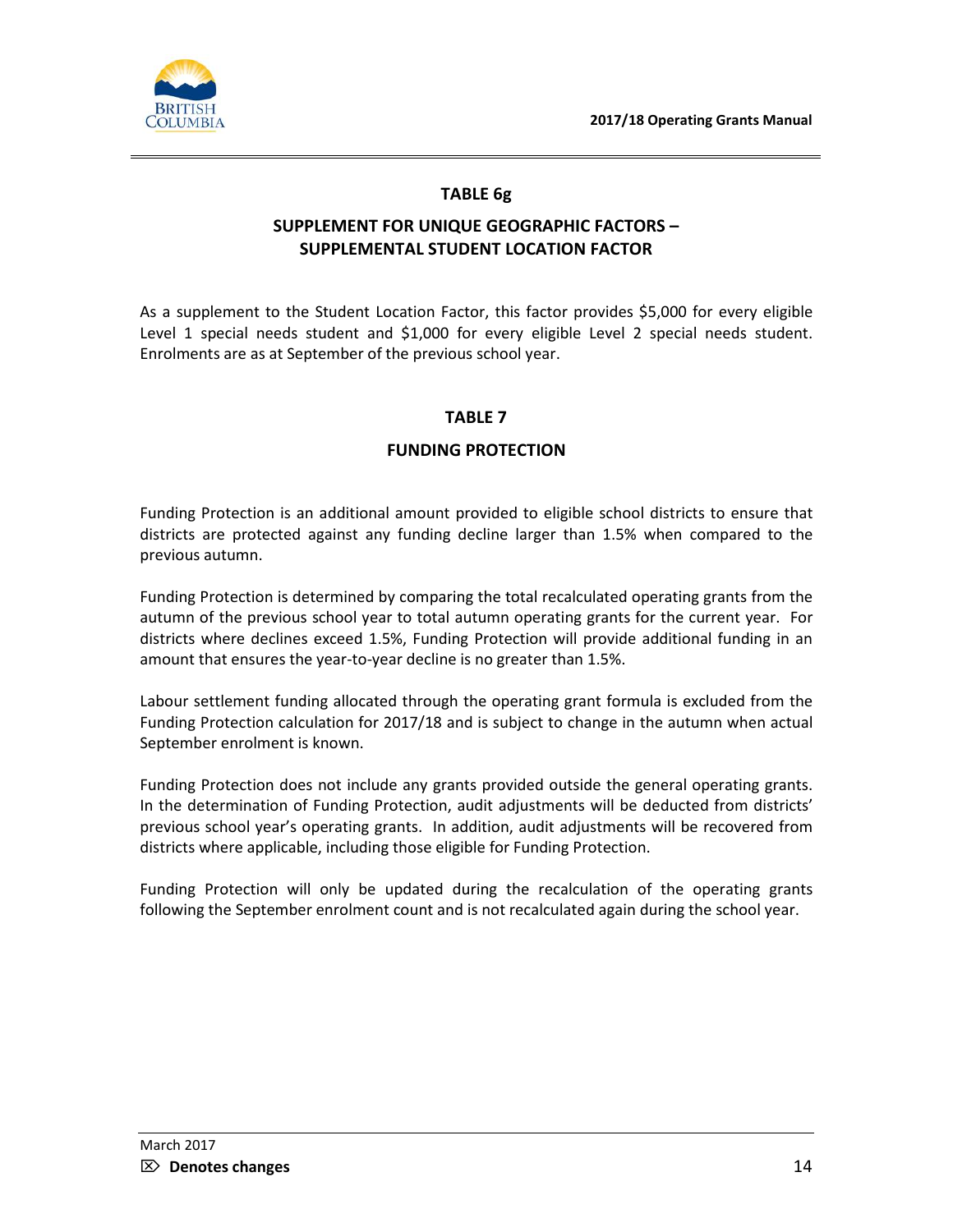

# **SUPPLEMENT FOR THE EDUCATION PLAN, 2017/18**

The Supplement for the Education Plan is provided to assist districts with implementing initiatives as part of the Education Plan.

The supplement is calculated based on the previous year's September school-age FTE enrolment at \$20 per FTE, with each district receiving a minimum of \$10,000.

Further details regarding the use of this supplement will be provided to boards of education annually by letter.

The Supplement for the Education Plan is not included in the calculation of Funding Protection.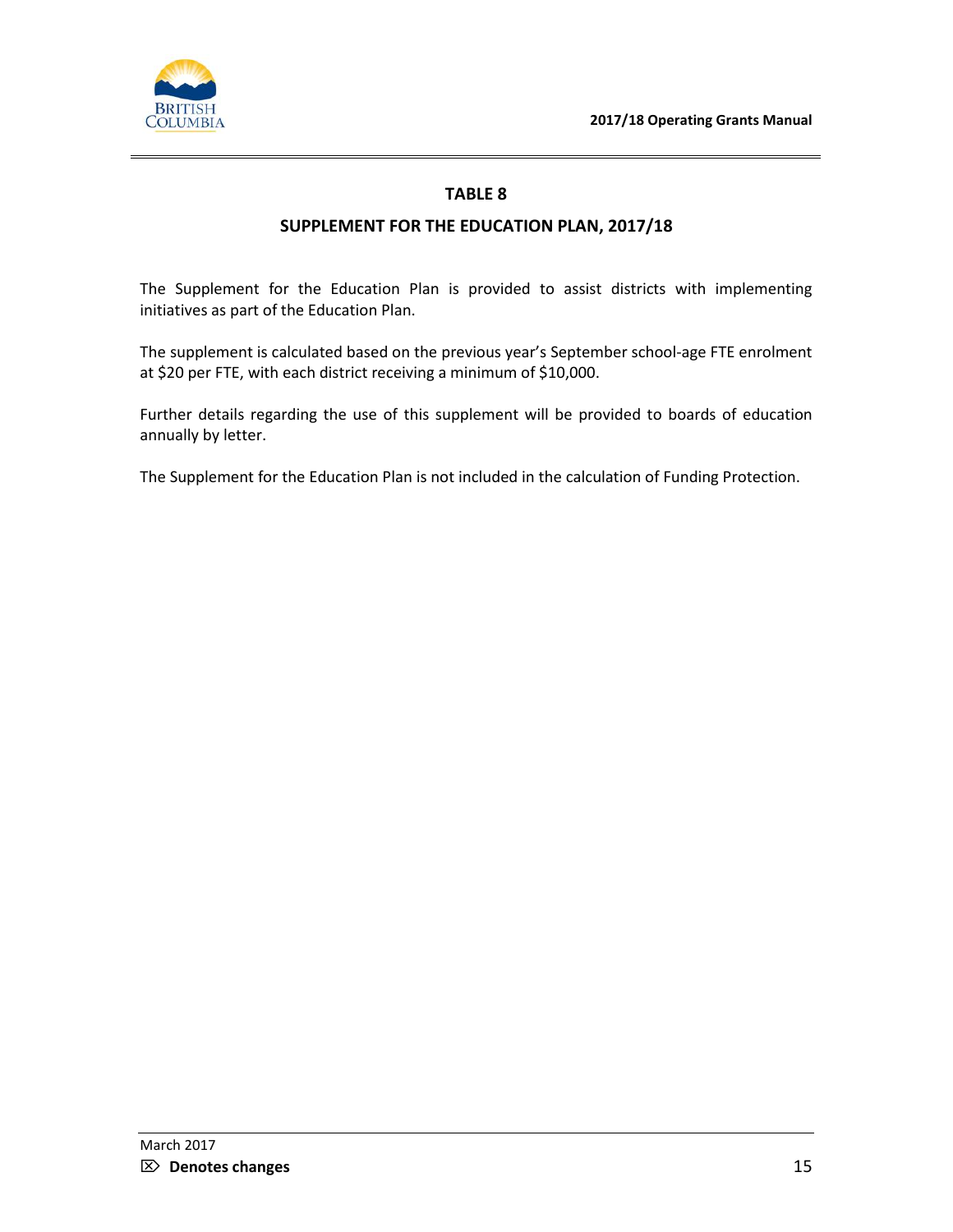

# **TABLE 9a**

# **SUMMER LEARNING**

Funding is provided to boards of education for non-graduate school-age students who enrol in summer learning courses that lead to graduation based upon a set funding schedule.

The funded amount depends on the category of summer course. Boards of Education may report the number of course enrolments for those courses started after July 1 and completed before August 31 in the same calendar year. Funding will be provided in the following amounts:

#### **Grades 1 through 7**:

 $\mathbb{Z}$  Courses that align with the provincial curriculum and have a minimum of 40 hours of instruction will be funded at \$208 per student (headcount).

#### **Grades 8 through 9**:

 $\mathbb{Z}$  Courses that align with the provincial curriculum and have a minimum of 40 hours of instruction will be funded at \$208 per course.

#### **Grades 10 through 12**:

 $\boxtimes$  Partial courses that align with the provincial or board/authority authorised curriculum and have a minimum of 40 hours of instruction will be funded at \$208 per course.

 $\boxtimes$  Four-credit courses that meet all provincial or board/authority authorised learning outcomes within the provincial curriculum will be funded at \$416 per course.

The types of instruction for which the Ministry will **not** provide funding include summer camps, Distributed Learning, Provincial Resource Programs, students not resident in British Columbia, students who have not yet completed Kindergarten, adult students, school-age graduates, exchange students, and prep courses.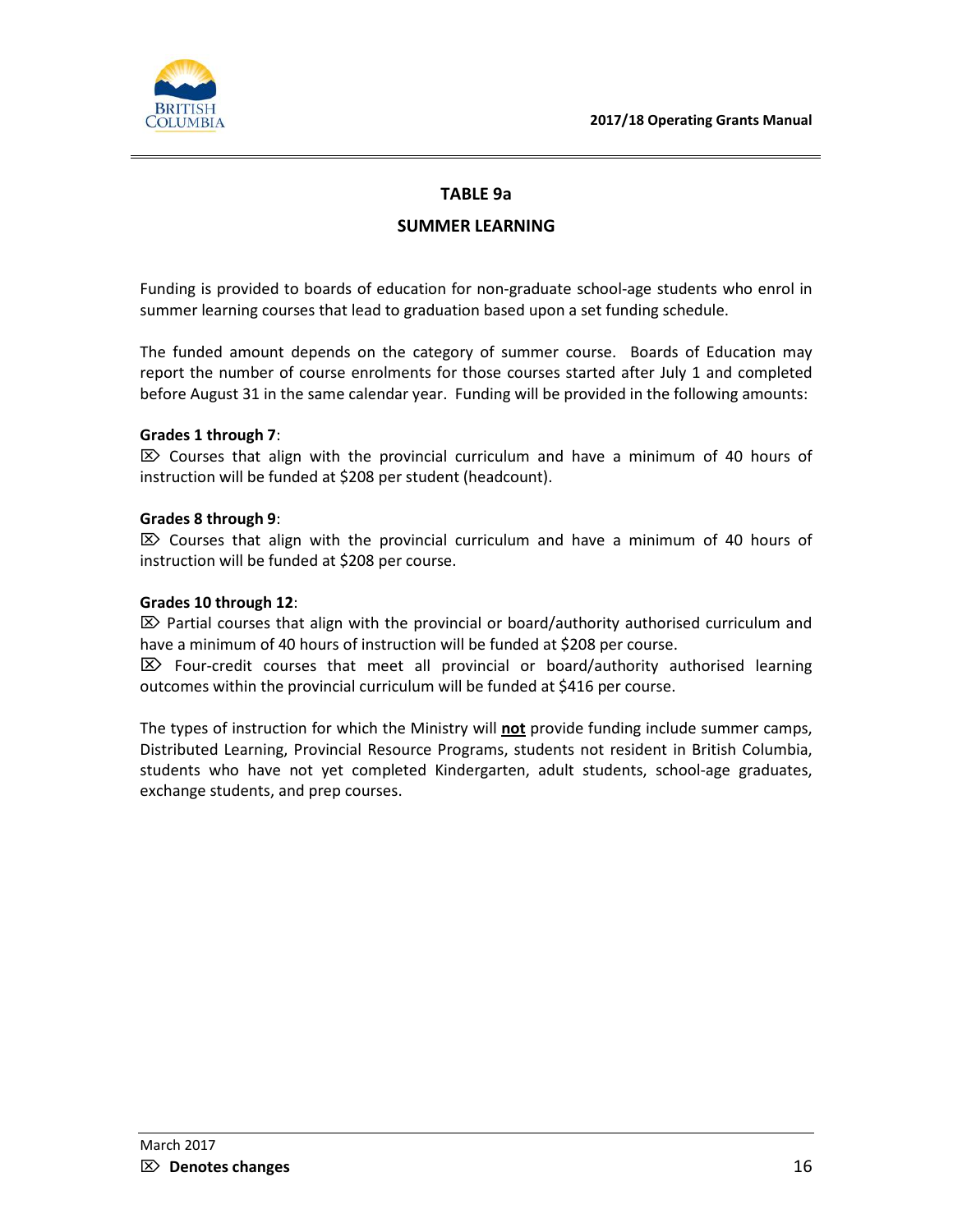

# **TABLE 9b**

# **SUMMER LEARNING SUPPLEMENTAL FUNDING**

Students eligible for summer learning funding who also qualify for English/French Language Learning, Aboriginal Education and/or special needs funding will be funded at 1/16 of the appropriate supplement(s).

|                                                                                                                                                                                                              | 2017/18<br>per student |
|--------------------------------------------------------------------------------------------------------------------------------------------------------------------------------------------------------------|------------------------|
| $\boxtimes$ For each Level 1 headcount student<br>(includes students identified as Physically Dependent or Deafblind)                                                                                        | \$2,384                |
| $\boxtimes$ For each Level 2 headcount student                                                                                                                                                               |                        |
| (includes students identified as Moderate to Profound Intellectual Disability,<br>Physical Disability or Chronic Health Impairment, Visual Impairment, Deaf or<br>Hard of Hearing, Autism Spectrum Disorder) | \$1,192                |
| $\boxtimes$ For each Level 3 headcount student<br>(includes students identified as Intensive Behaviour Interventions or Serious<br>Mental Illness)                                                           | \$601                  |
| $\boxtimes$ For each English/French Language Learning headcount student                                                                                                                                      | \$87                   |
| $\mathbb{Z}$ For each Aboriginal Education headcount student                                                                                                                                                 | \$76                   |

#### **TABLE 9c**

#### **CROSS-ENROLLED GRADE 8 & 9 STUDENTS**

School-age students in Grades 8 and 9 can enrol in multiple locations and be funded for eligible courses, as long as at least one of their educational programs is delivered in whole or in part through Distributed Learning.

 $\boxtimes$  Eligible cross-enrolment courses are funded at a flat rate of \$416 per full credit course.

Course enrolment is counted in July for courses in which enrolment occurred during the previous school year. In order to be eligible for cross-enrolment funding, the student must have been enrolled and funded as a Grade 8 or 9 school-age student as at September 30 of the previous school year.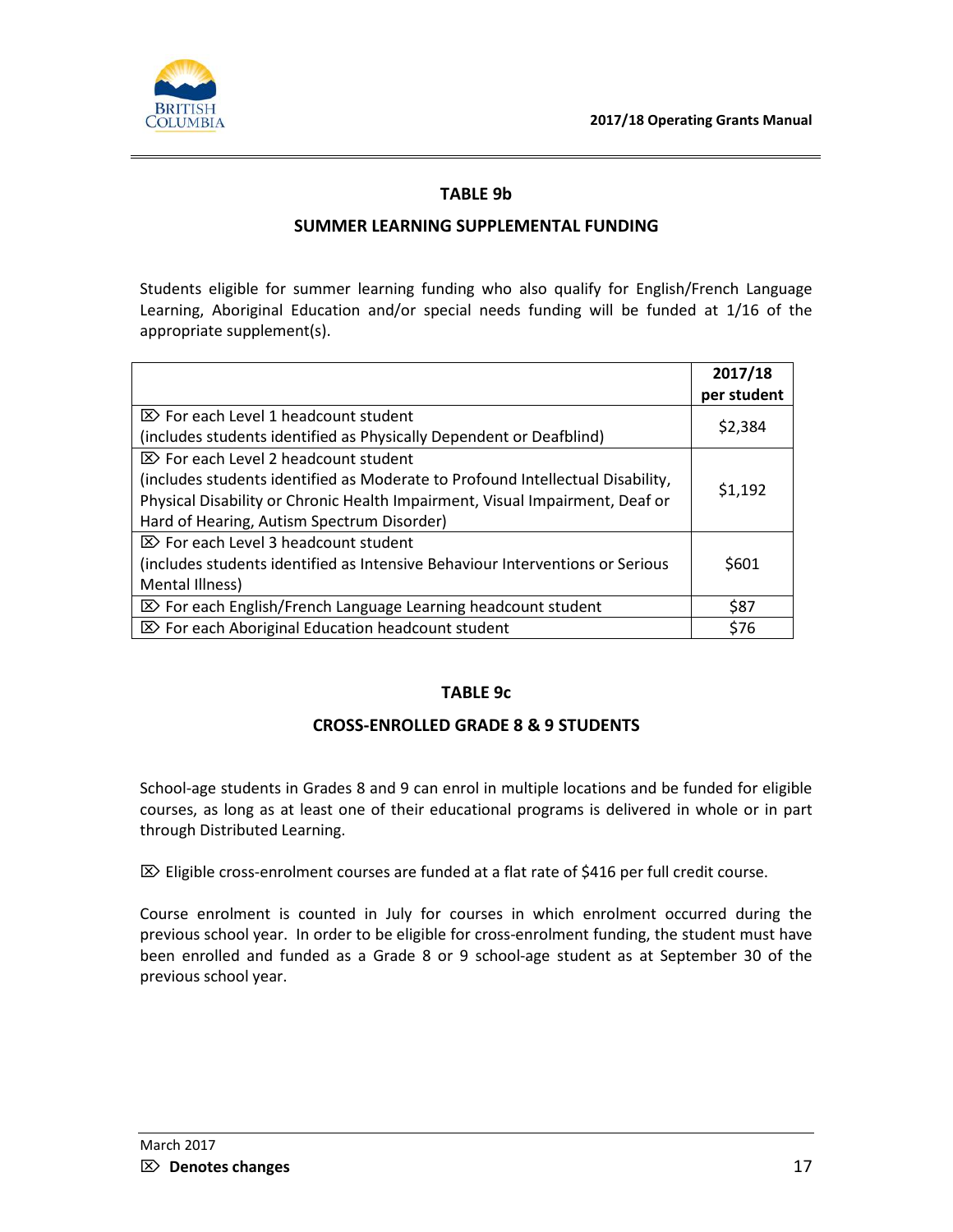

# **ENROLMENT-BASED FUNDING (FEBRUARY)**

# **CONTINUING EDUCATION**

#### **Basic Allocation**

 $\boxtimes$  For each eligible school-age full-time equivalent (FTE) student enrolled in Continuing Education and reported in the February enrolment count, 2017/18 **\$7,301**

#### **Non-Graduated Adult Education Students**

 $\boxtimes$  For each eligible non-graduated adult education full-time equivalent (FTE) student enrolled in Continuing Education and reported in the February enrolment count, 2017/18 **\$4,618**

#### **DISTRIBUTED LEARNING**

#### **Basic Allocation**

 $\mathbb{Z}$  For each eligible school-age full-time equivalent (FTE) student enrolled in Distributed Learning in Kindergarten to Grade 9 and reported in the February enrolment count, 2017/18 **\$3,050**

 $\boxtimes$  For each eligible school-age full-time equivalent (FTE) student enrolled in Distributed Learning in Grades 10 to 12 and reported in the February enrolment count, 2017/18

**\$6,100**

#### **Non-Graduated Adult Education Students**

 $\boxtimes$  For each eligible non-graduated Adult Education full-time equivalent (FTE) student enrolled in Distributed Learning and reported in the February enrolment count, 2017/18 **\$4,618**

**Note**: Adult Education students who have already graduated are funded for eligible courses separately through a discretionary grant.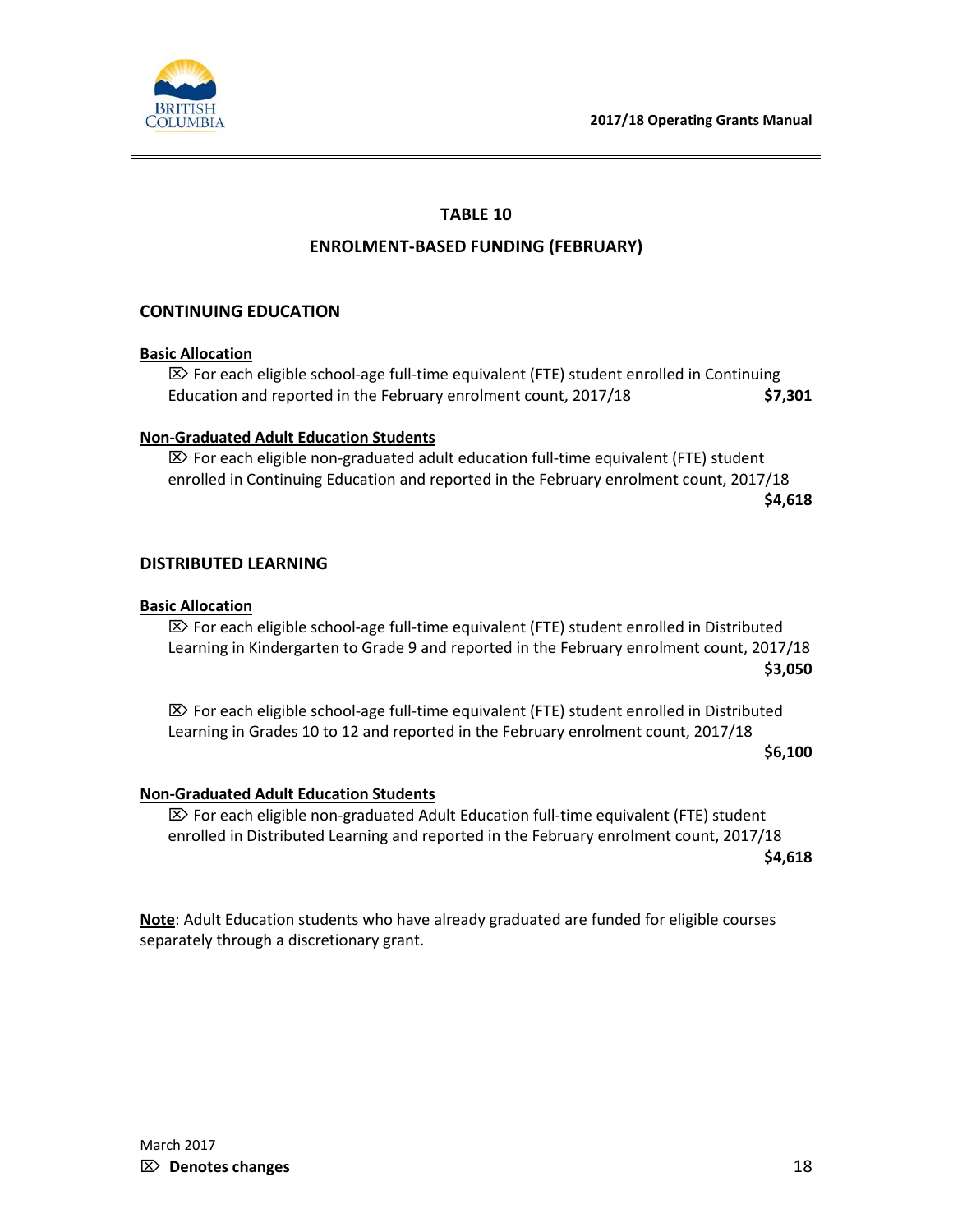

#### **SPECIAL NEEDS ENROLMENT GROWTH (FEBRUARY)**

The total number of special needs full-time equivalent (FTE) students enrolled in regular, continuing education, alternate and distributed learning schools reported in the February enrolment count are compared to those reported in the previous September enrolment count.

Where, in each of Levels 1, 2 and 3, enrolment is greater in February than it was the previous September, 50% of the supplemental special needs per FTE funding amount is provided. No adjustment is made for any declines in enrolment.

|                                                                                                                                  | 2017/18<br>per student<br>(enrolment<br>growth only) |
|----------------------------------------------------------------------------------------------------------------------------------|------------------------------------------------------|
| $\boxtimes$ For each Level 1 headcount student                                                                                   | \$19,070                                             |
| (includes students identified as Physically Dependent or Deafblind)                                                              |                                                      |
| $\boxtimes$ For each Level 2 headcount student<br>(includes students identified as Moderate to Profound Intellectual Disability, |                                                      |
| Physical Disability or Chronic Health Impairment, Visual Impairment, Deaf or<br>Hard of Hearing, Autism Spectrum Disorder)       | \$9,535                                              |
| $\boxtimes$ For each Level 3 headcount student                                                                                   |                                                      |
|                                                                                                                                  |                                                      |
| (includes students identified as Intensive Behaviour Interventions or Serious<br>Mental Illness)                                 | \$4,805                                              |

#### **TABLE 12**

#### **NEWCOMER REFUGEES (FEBRUARY)**

To assist districts with the costs associated with enrolling refugees who enrol subsequent to the September enrolment count, additional funding is provided for newcomer refugees enrolled by the time of the February enrolment count. Supplemental funding for English/French Language Learning is also provided at 50% of the full year amount, if the student is eligible.

#### **Basic Allocation**

 $\mathbb{Z}$  For each eligible school-age full-time equivalent (FTE) student with documentation of refugee status who is enrolled in a standard or alternate school in the February enrolment count and who was not reported in the previous September enrolment count, 2017/18

**\$3,651**

 $\mathbb{Z}$  For each school-age full-time equivalent (FTE) newcomer refugee student above who also qualifies for English/French Language Learning, 2017/18 **\$698**